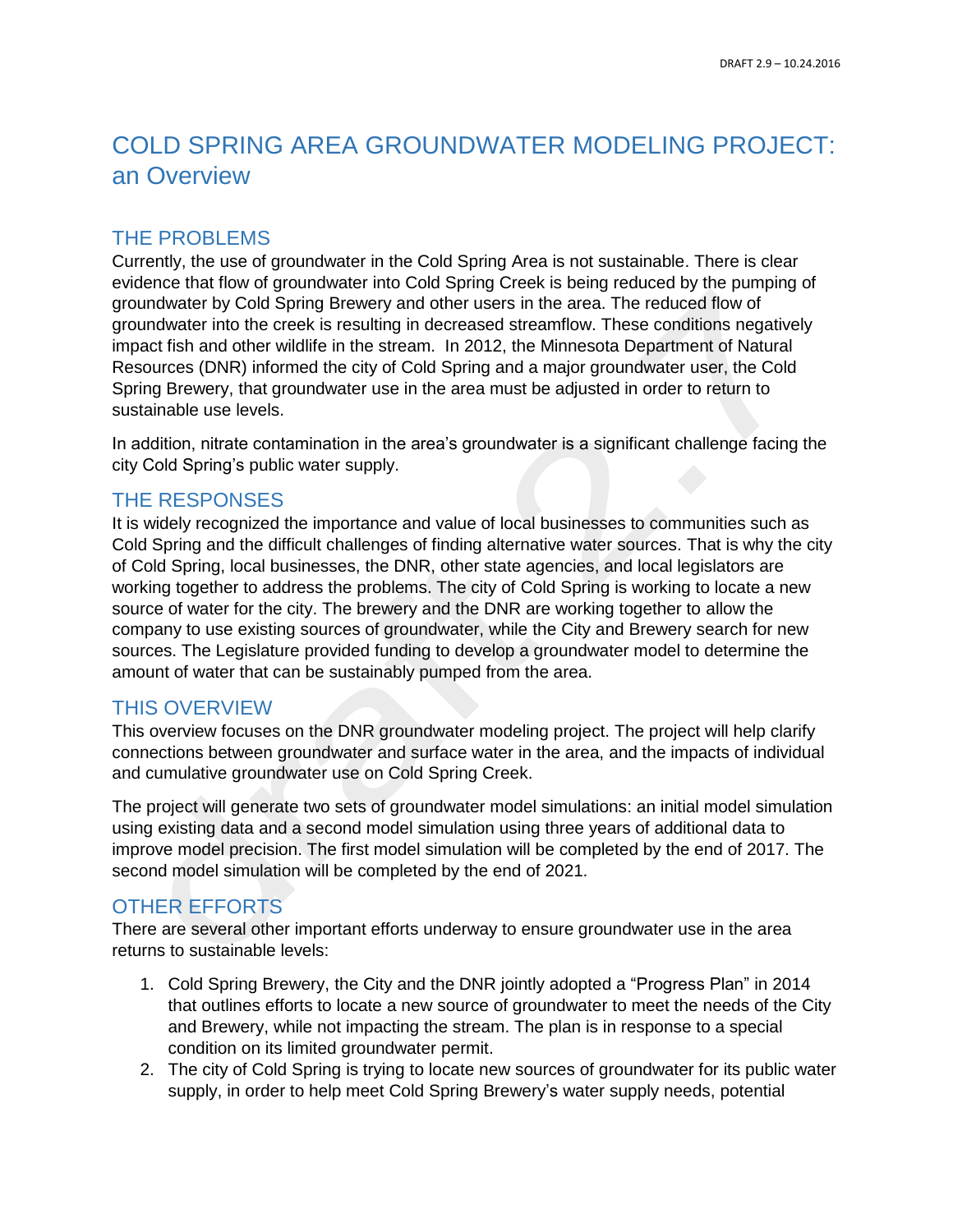increased water needs (both public and businesses), and ongoing nitrate contamination in current City wells. (Note: the DNR groundwater model will not address the contamination issues facing the city. We recommend the city work with the Department of Health to address these issues.)

3. The DNR will be setting a "protected flow" for Cold Spring Creek that it will use to determine a sustainable diversion limit for the stream and to regulate groundwater permits in the area.

#### THE GROUNDWATER MODELING PROJECT

The Minnesota Legislature mandated that the DNR "…conduct necessary monitoring of stream flow and water levels and develop a groundwater model to determine the amount of water that can be sustainably pumped in the area of Cold Spring Creek for area businesses, agriculture, and city needs."

The DNR has created the Cold Spring Area Groundwater Modeling Project to implement this mandate. The Project will take five years to complete.

The project will generate two sets of groundwater model simulations: an initial model simulation using existing data and a second model simulation using three years of additional data to improve model precision. The first model simulation will be completed by the end of 2017. The second model simulation will be completed by the end of 2021.

As directed by the legislature, the DNR will be providing annual progress reports beginning July 1, 2017. A final report is due no later than January 15, 2022.

#### PUBLIC PARTICIPATION – STAKEHOLDER ENGAGEMENT

The DNR wants effective public participation and stakeholder engagement during this project. The DNR will be forming an advisory group to ensure we are using state-of-the-art modeling approaches and incorporating important stakeholder perspectives in the project. The advisory group meetings will be open to the public to enhance participation and engagement.

The DNR will ask technical experts from the US Geological Survey, Minnesota Geological Survey, Minnesota Department of Health, private consulting firms, as well as representatives from the city, the brewery, and other organizations to join the advisory group. The DNR will create and use a project website and a project email address for public comments, use GovDelivery to distribute project updates, and deliver the required progress reports to the Legislature. The DNR may host other public meetings or engagement activities as the project unfolds.

## THE STEPS IN THE PROJECT

The DNR anticipates that there will be six steps in this multi-year project. Throughout the project, the DNR will update its website, distribute project updates, respond to public comments, and provide progress reports to the Legislature.

| Step 1 – Define the study area; engage technical experts and advisors | $[2016 - 2017]$ |
|-----------------------------------------------------------------------|-----------------|
|-----------------------------------------------------------------------|-----------------|

- analyze watershed, geology, and groundwater boundaries
- create and meet with technical advisory group

Step 2 – Review existing data and identify gaps [2017]

- **.** compile existing data
- analyze key data deficiencies